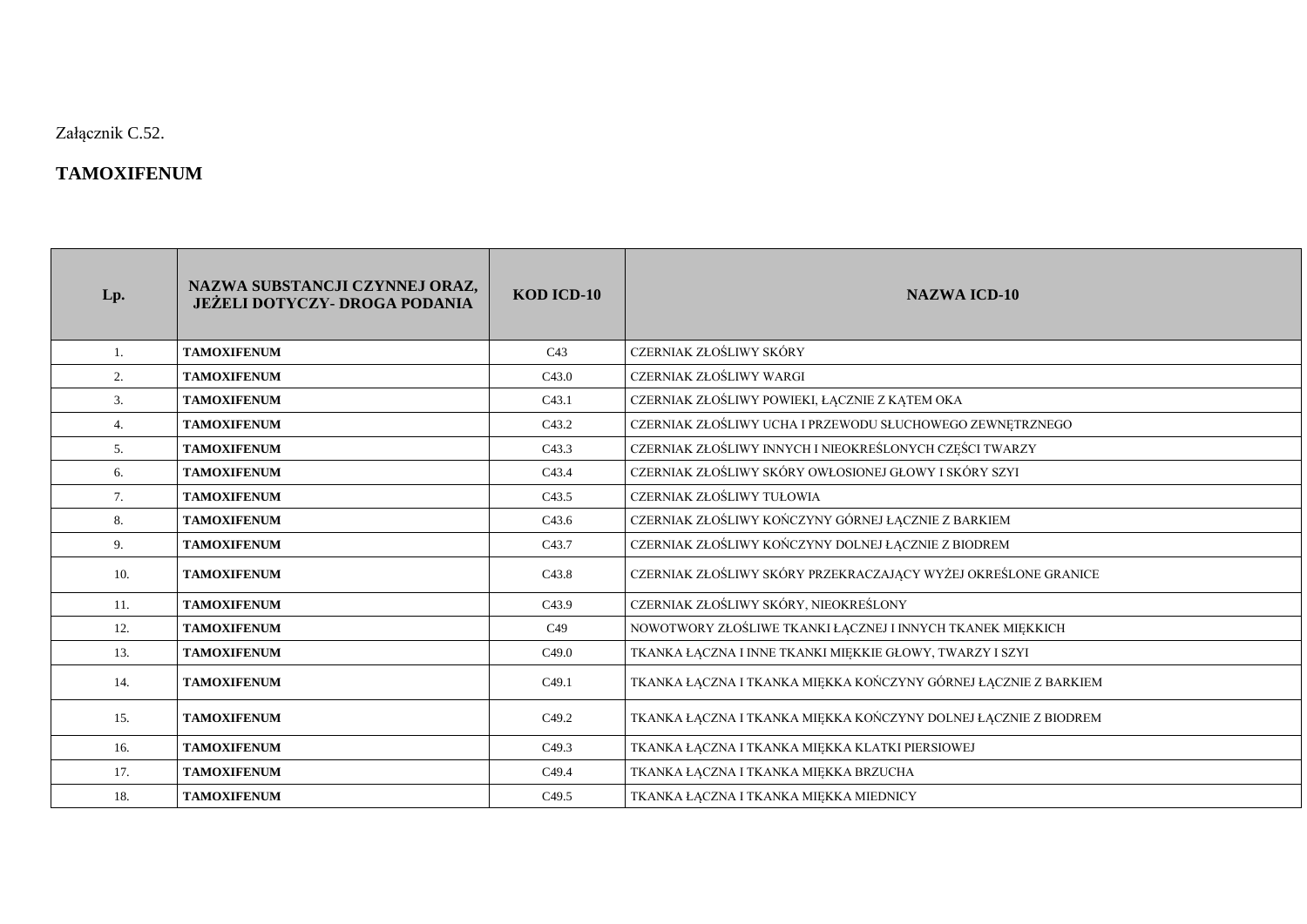| Lp. | NAZWA SUBSTANCJI CZYNNEJ ORAZ,<br><b>JEŻELI DOTYCZY- DROGA PODANIA</b> | KOD ICD-10        | <b>NAZWA ICD-10</b>                                            |
|-----|------------------------------------------------------------------------|-------------------|----------------------------------------------------------------|
| 19. | <b>TAMOXIFENUM</b>                                                     | C <sub>49.6</sub> | TKANKA ŁĄCZNA I TKANKA MIĘKKA TUŁOWIA, NIEOKREŚLONA            |
| 20. | <b>TAMOXIFENUM</b>                                                     | C <sub>49.8</sub> | ZMIANA PRZEKRACZAJĄCA GRANICE TKANKI ŁĄCZNEJ I TKANKI MIĘKKIEJ |
| 21. | <b>TAMOXIFENUM</b>                                                     | C <sub>49.9</sub> | TKANKA ŁĄCZNA I TKANKA MIĘKKA, NIEOKREŚLONE                    |
| 22. | <b>TAMOXIFENUM</b>                                                     | C50               | NOWOTWÓR ZŁOŚLIWY SUTKA                                        |
| 23. | <b>TAMOXIFENUM</b>                                                     | C50.0             | BRODAWKA I OTOCZKA BRODAWKI SUTKOWEJ                           |
| 24. | <b>TAMOXIFENUM</b>                                                     | C50.1             | CENTRALNA CZĘŚĆ SUTKA                                          |
| 25. | <b>TAMOXIFENUM</b>                                                     | C50.2             | ĆWIARTKA GÓRNA WEWNĘTRZNA SUTKA                                |
| 26. | <b>TAMOXIFENUM</b>                                                     | C50.3             | ĆWIARTKA DOLNA WEWNĘTRZNA SUTKA                                |
| 27. | <b>TAMOXIFENUM</b>                                                     | C50.4             | ĆWIARTKA GÓRNA ZEWNĘTRZNA SUTKA                                |
| 28. | <b>TAMOXIFENUM</b>                                                     | C <sub>50.5</sub> | ĆWIARTKA DOLNA ZEWNĘTRZNA SUTKA                                |
| 29. | <b>TAMOXIFENUM</b>                                                     | C50.6             | CZEŚĆ PACHOWA SUTKA                                            |
| 30. | <b>TAMOXIFENUM</b>                                                     | C50.8             | ZMIANA PRZEKRACZAJĄCA GRANICE SUTKA                            |
| 31. | <b>TAMOXIFENUM</b>                                                     | C <sub>50.9</sub> | SUTEK, NIEOKREŚLONY                                            |
| 32. | <b>TAMOXIFENUM</b>                                                     | C54               | NOWOTWÓR ZŁOŚLIWY TRZONU MACICY                                |
| 33. | <b>TAMOXIFENUM</b>                                                     | C54.0             | CIEŚŃ MACICY                                                   |
| 34. | <b>TAMOXIFENUM</b>                                                     | C54.1             | <b>BŁONA ŚLUZOWA MACICY</b>                                    |
| 35. | <b>TAMOXIFENUM</b>                                                     | C54.2             | MIEŚNIÓWKA MACICY                                              |
| 36. | <b>TAMOXIFENUM</b>                                                     | C54.3             | <b>DNO MACICY</b>                                              |
| 37. | <b>TAMOXIFENUM</b>                                                     | C54.8             | ZMIANA PRZEKRACZAJĄCA GRANICE TRZONU MACICY                    |
| 38. | <b>TAMOXIFENUM</b>                                                     | C54.9             | TRZON MACICY, NIEOKREŚLONE                                     |
| 39. | <b>TAMOXIFENUM</b>                                                     | C56               | NOWOTWÓR ZŁOŚLIWY JAJNIKA                                      |
| 40. | <b>TAMOXIFENUM</b>                                                     | D <sub>03</sub>   | <b>CZERNIAK IN SITU</b>                                        |
| 41. | <b>TAMOXIFENUM</b>                                                     | D03.0             | <b>CZERNIAK IN SITU WARGI</b>                                  |
| 42. | <b>TAMOXIFENUM</b>                                                     | D03.1             | CZERNIAK IN SITU POWIEKI ŁĄCZNIE Z KĄTEM OKA                   |